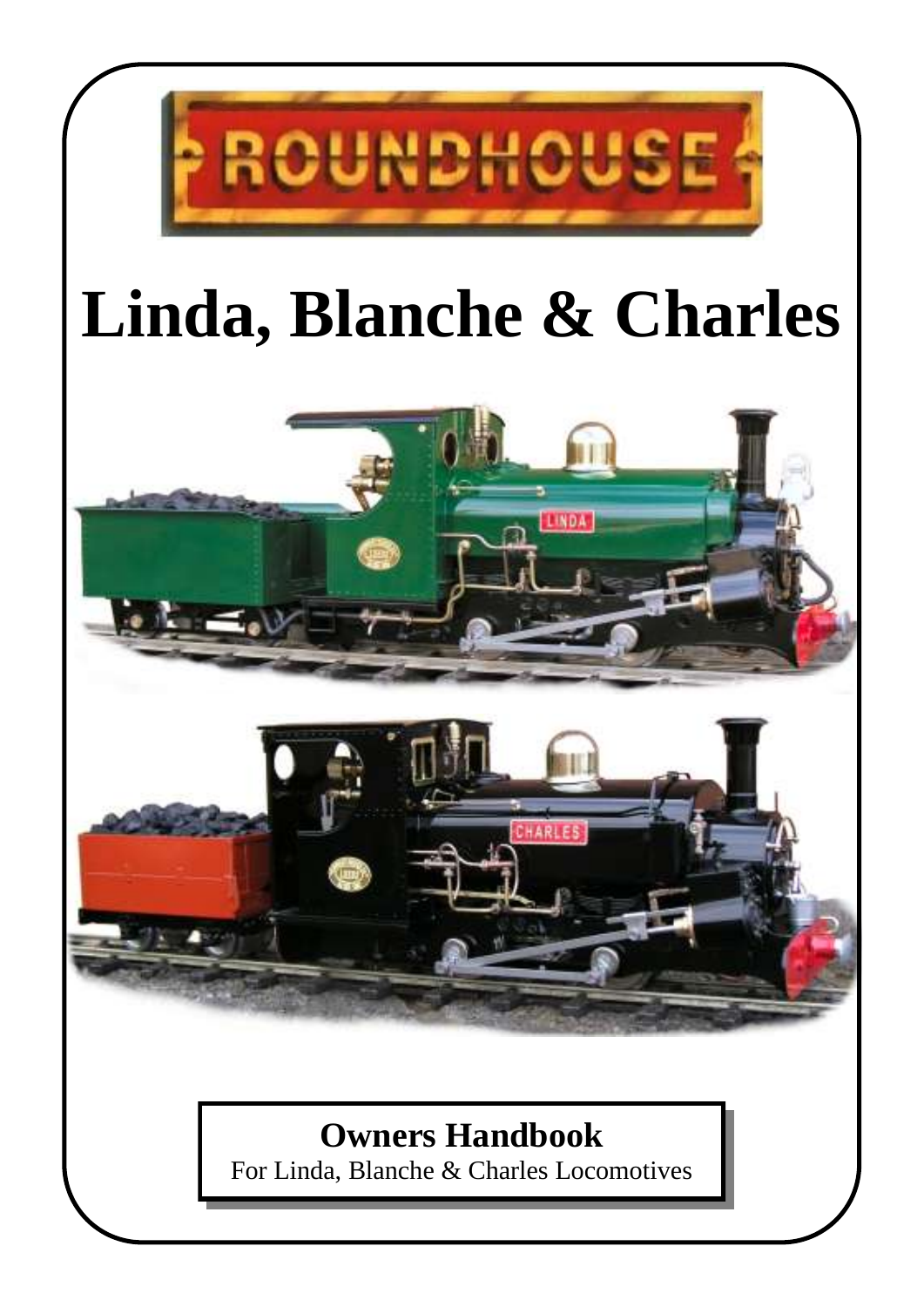# **Operating Instructions for Linda, Blanche & Charles**

#### **IMPORTANT:**

Read these instructions carefully before operating the locomotive.

The following items are required for running this engine and are not included with the model.

**Fuel** Butane gas. See 'Filling the gas tank' **Water** See 'Filling the boiler' **Lubricating oil** See 'Lubrication'

#### **SAFETY PRECAUTIONS**

This is a working model locomotive using steam under pressure and highly flammable fuel. Provided it is operated with reasonable care and attention, no problems should arise.

It is intended for use out of doors and must only be operated in a wellventilated area.

Whilst the locomotive is in use, hot gasses are exhausted up the chimney and excess steam frequently blows off through the safety valve even when stationary, so operator and spectators should not bend over the model.

As you will appreciate, this is not a toy and is therefore unsuitable for young unsupervised children.

Follow manufacturers recommendations regarding the safe storage of Butane gas canisters.

Some areas of the model will get quite hot whilst it is operating, so a pair of gloves are provided in the tool kit for your protection.

Always have to hand either a fire extinguisher or wet cloth when operating the model.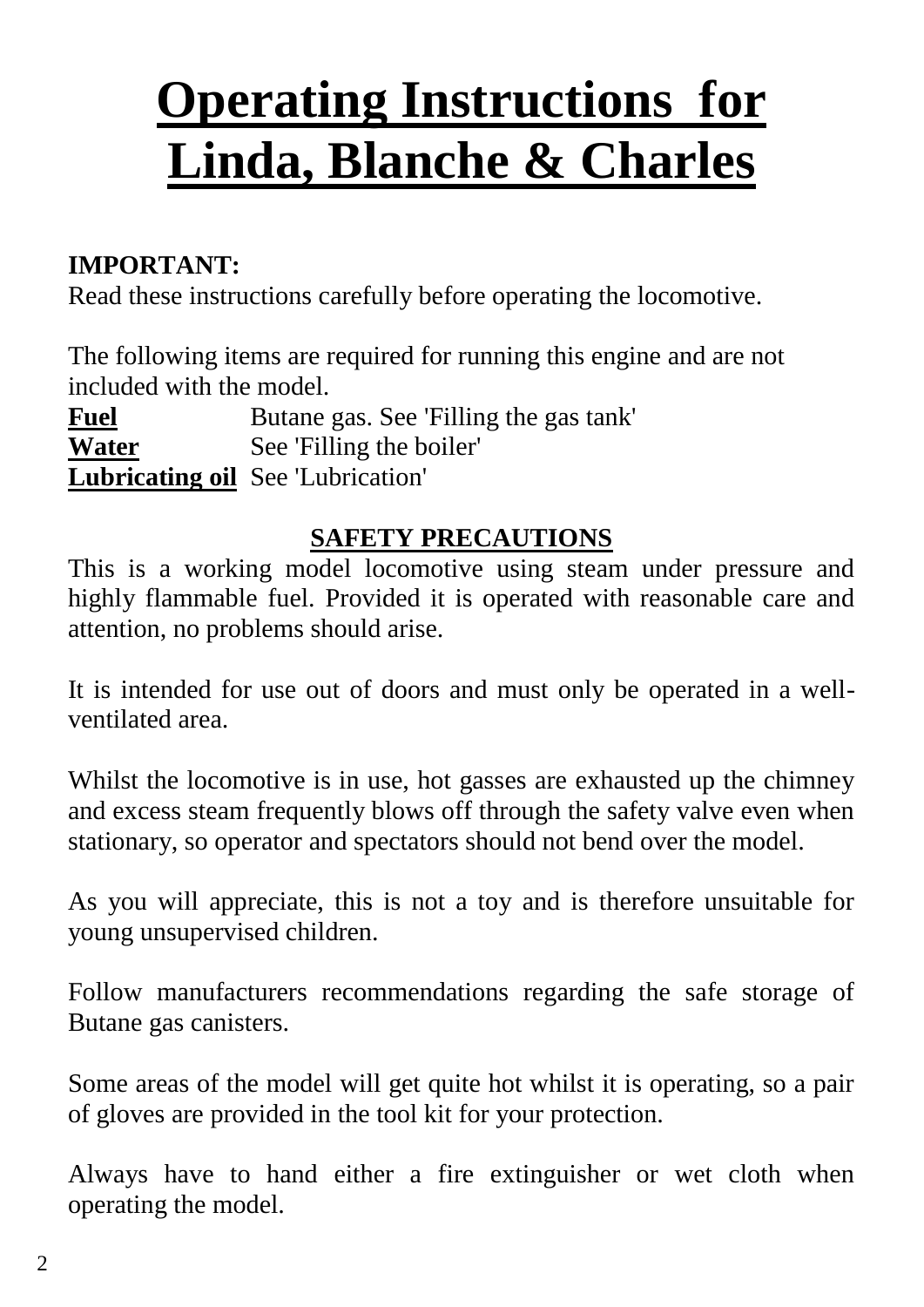# Linda, Blanche & Charles Instruction Booklet



#### **CONTENTS**

| Tool kit                                                                                                                                 | Page 4                                                         |
|------------------------------------------------------------------------------------------------------------------------------------------|----------------------------------------------------------------|
| Running in                                                                                                                               | Page 4                                                         |
| Access to controls                                                                                                                       | Page 4                                                         |
| Identification of parts of the locomotive                                                                                                | Page 5                                                         |
| Preparations for operation<br>1. Filling the Gas Tank<br>2. Filling the Boiler<br>3. Lubrication<br>4. Lighting the Burner               | Page 6<br>Page 6<br>Page 7<br>Page 7<br>Page 8                 |
| Running the locomotive                                                                                                                   | Page 9                                                         |
| Driving manually                                                                                                                         | Page 10                                                        |
| Driving by radio control                                                                                                                 | Page 10                                                        |
| Water top-up system                                                                                                                      | Page 12                                                        |
| Trouble shooting & maintenance                                                                                                           | Page 13                                                        |
| Storage between operating sessions<br><b>Steam leaks</b><br>Regulator not shutting<br>Radio control<br>Gas system<br>Water top up system | Page 13<br>Page 14<br>Page 14<br>Page 14<br>Page 14<br>Page 16 |
| Boiler and Gas Tank Certificate,<br>(EC Declaration Of Conformity).                                                                      | Pages 17 & 18                                                  |

Service and Parts Page 20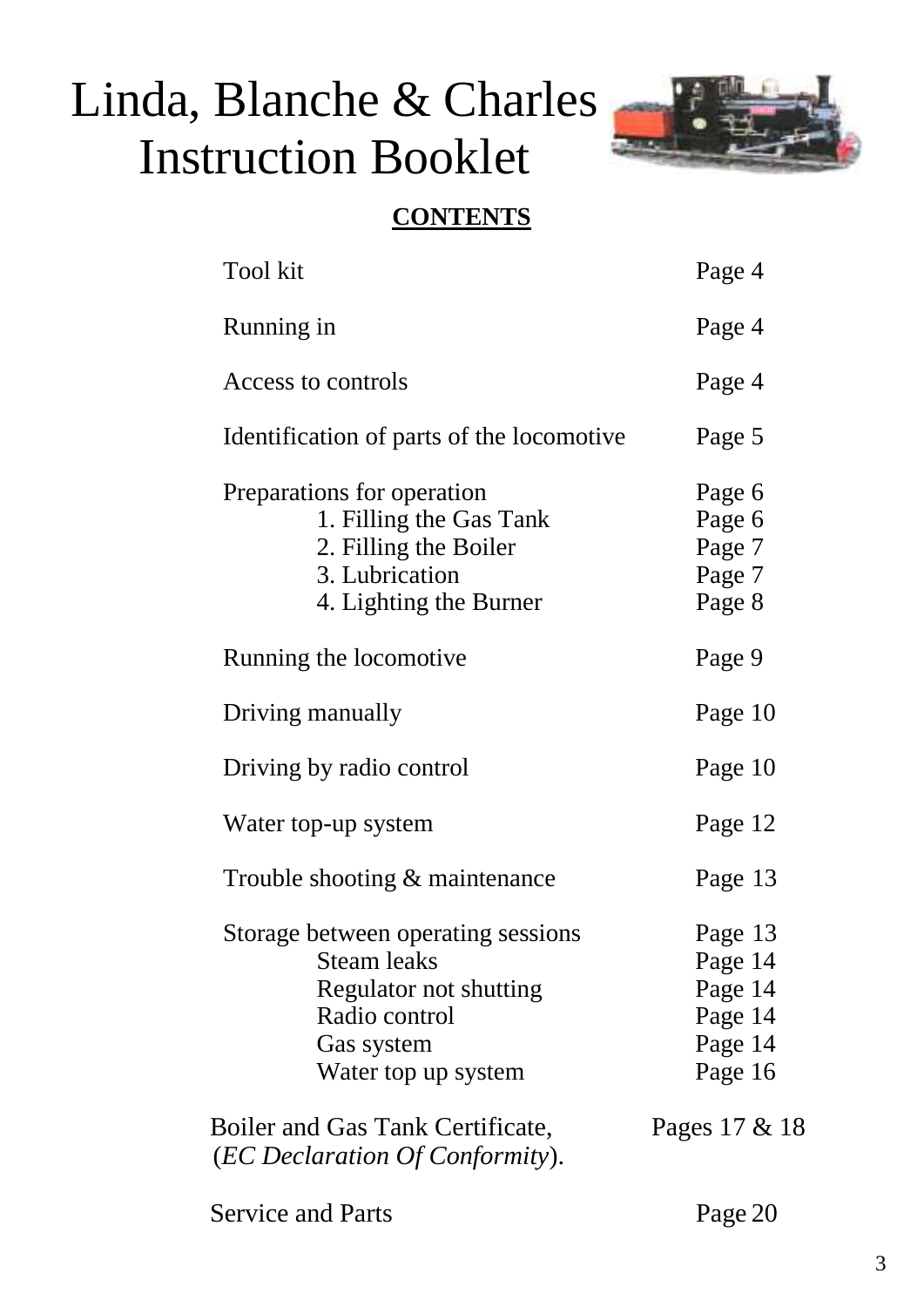## **TOOL KIT**

The following items are included with your locomotive. One 60m1 bottle of special steam oil for use in the cylinder lubricator. One 60m1 syringe with plastic tube for filling the boiler with water. One water top up pump bottle. One set of spare washers and '0' rings. One spare gas jet. One Allen key for cylinder socket cap screws. One wheel setting (back to back) gauge and key (Manual Blanche & Charles only). One pair of protective gloves. One cleaning duster.

#### **RUNNING IN**

All locomotives are test run before leaving the factory, but will require several hours of running in, when new, to overcome initial tightness and allow valves etc. to 'bed in' completely. It is recommended that the model is run with light loads for the first few hours of operation. Also, the loco will waste a proportion of it's water and steam until 'run in' due to leaking slide valves, a tendency to prime more, and simply overcoming the initial tightness of the moving parts. As the model heats up and cools down each time you raise steam, screws and nuts have a tendency to stretch and loosen a little so you will also need to make regular checks and 'nip up' any that become loose. Most are quite visible and easy to get to however if there is any steam leaking from the valve chests between the frames, refer to the Trouble Shooting section.

## **ACCESS TO THE CONTROLS**

For normal operation, all controls are accessible without the need to remove any part of the locomotive, however, for ease of servicing, the cab roof hinges up. Lift the roof vertically at the front about 12 millimetres, then it will hinge forward over the front of the cab. The gas regulator is located in the right hand side of the cab. The boiler top up valve is on top of the boiler under the brass steam dome. The gas filler valve is located on top of the gas tank in the front right hand corner of the cab. On manual control engines, the steam regulator is accessible through the left hand cab doorway, and reversing lever through the right hand cab doorway.

The displacement lubricator is positioned in the front left hand side of the cab.

The switch for the locomotive r/c equipment is on the front of the tender (FR Linda version) or coal truck (Penrhyn versions).

The radio control batteries and receiver are housed inside the tender (FR Linda version) or coal truck (Penrhyn versions). Access to these is by lifting up the dummy coal load.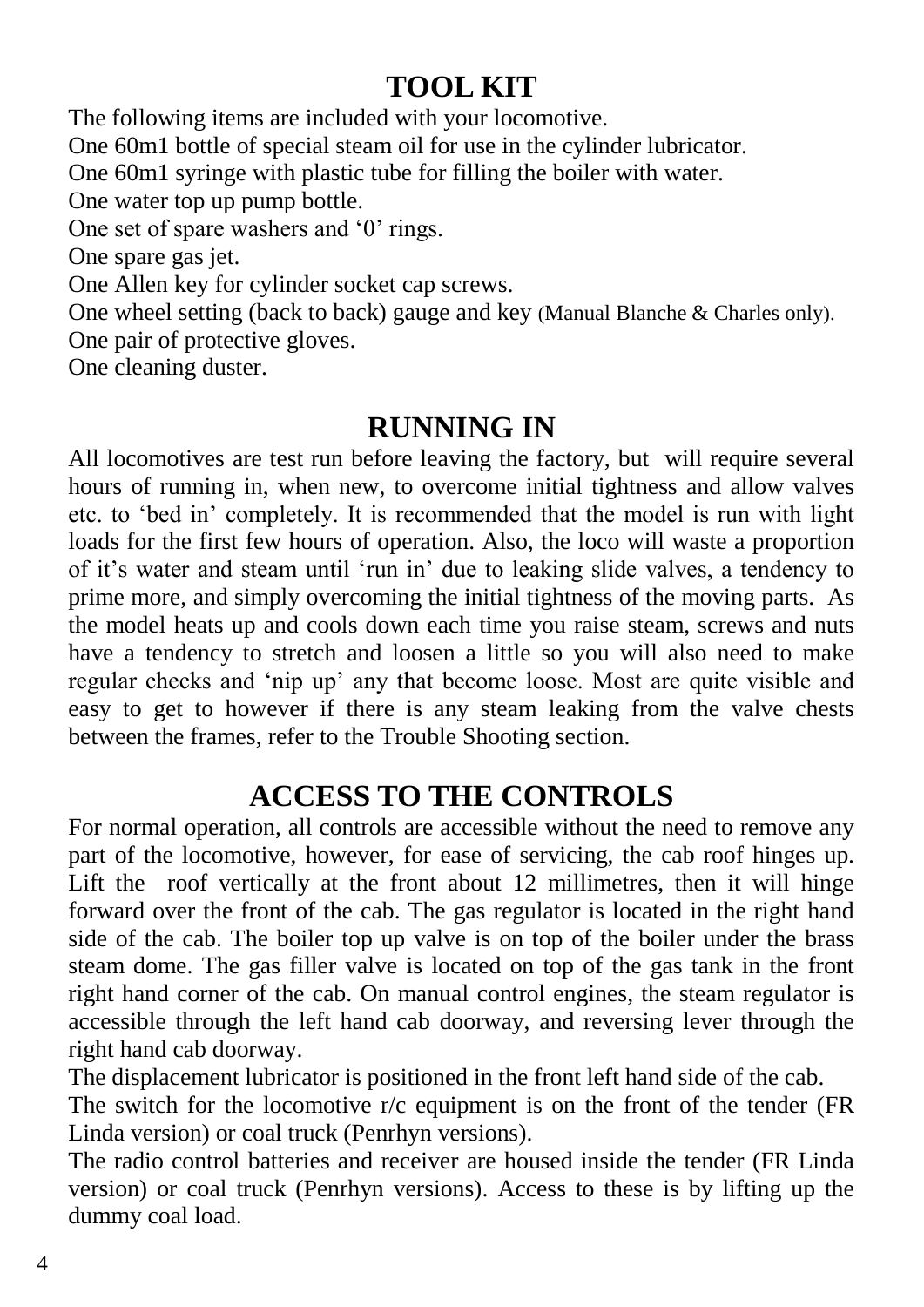## **IDENTIFICATION OF PARTS OF THE LOCOMOTIVE**

Radio controlled version illustrated 1/ Lubricator filler cap. 2/ Safety valve. 3/ Gas tank filler valve. 4/ Gas regulator. 5/ Steam regulator. 6/ Lubricator drain. 7/ Water gauge. 8/ Pressure gauge. 9/ Gas burner

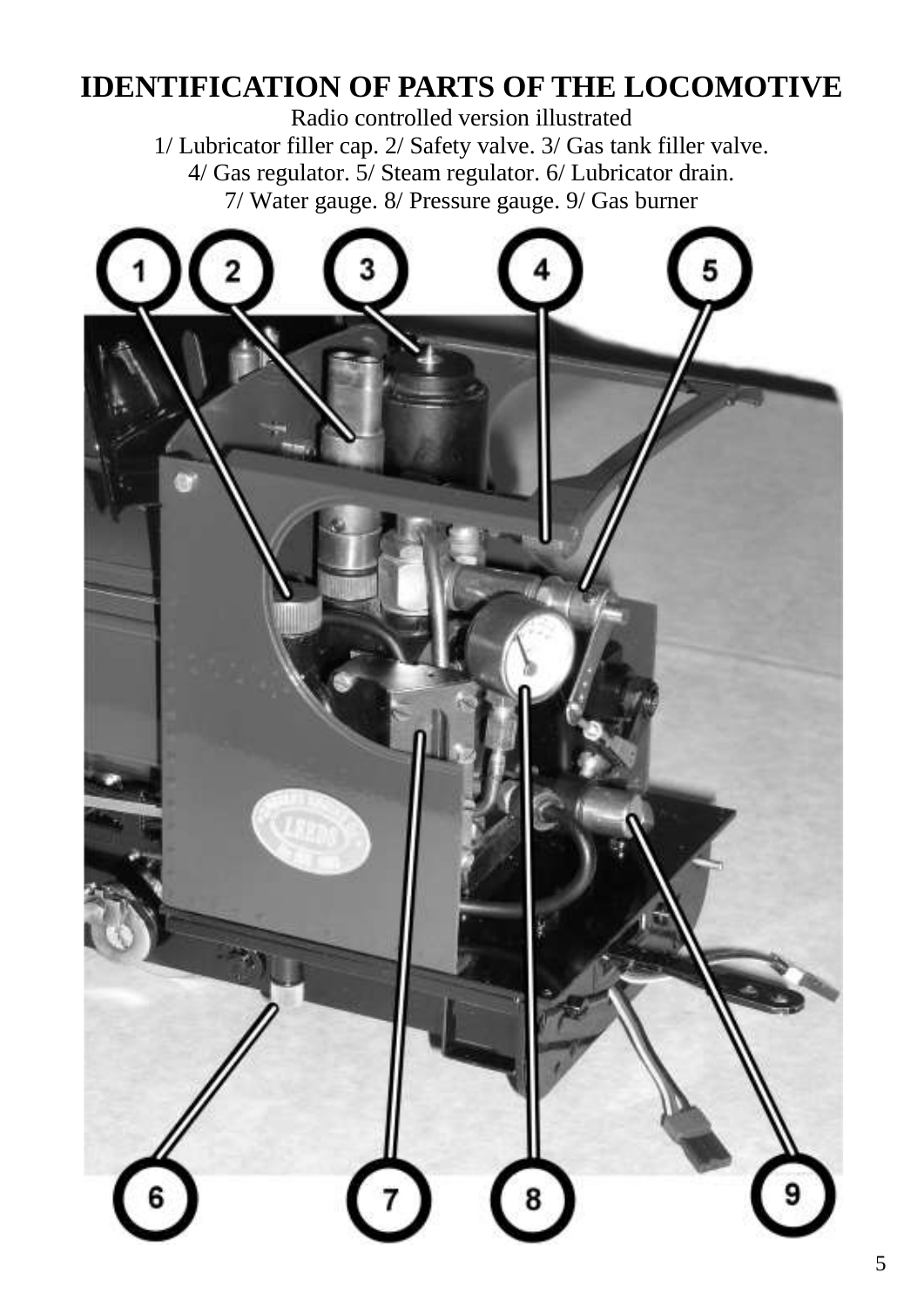#### **PREPARING FOR OPERATION**

The locomotive must be serviced before being operated. It is important to perform all the following operations. On radio controlled versions, the equipment in the tender or coal truck must be connected to the engine. Two flexible leads exit the engine through the rear buffer beam and should be connected to the two leads emerging from the front of the truck or tender. The plugs and sockets are marked with coloured dots to identify correct pairs. Connect the two with red dots together and the two with white dots together. Finally, couple the truck (by two link chain) or tender (by the metal draw bar and a pin under the front of the tender) to the engine. Use the hole in the drawbar that is furthest away from the back of the locomotive unless you are running on straight track or have large radius curves. FR Linda versions also have a dummy water pipe connection on the right hand side. This is a long flexible tube attached to the tender which is intended to slide on the brass rod which emerges through a hole in the rear drag beam on the right hand side of the cab footplate.

#### **FILLING THE GAS TANK**

The filling of the gas tank should only be carried out in a well-ventilated area, where there are no naked flames or other lighted locomotives close by. Ordinary Butane or Iso-butane gas (as used in gas cigarette lighters) is the preferred fuel, and for economy, the larger canisters as used for blowlamps or camping stoves etc. are better. The larger canisters have an EN417 threaded self sealing valve on top and require a special adapter to couple up to the filler valve on the locomotive. A special brass gas filler adapter is obtainable from your local garden railway supplier or direct from **ROUNDHOUSE.** Mixed gasses are also available and may be used if ordinary butane or iso-butane are not available, but see the 'Gas System' section for more information on this subject.

Before attempting to fill the gas tank, make sure that the gas regulator control valve is closed by turning it clockwise. The filler valve is on top of the gas tank in the right hand side of the cab and is accessed by lifting the roof as described earlier. Invert the gas canister and place its nozzle over the gas filler valve. Support the tank from underneath and press the canister down. The gas will be heard hissing as it enters the tank and a small amount will escape around the valve. This is quite normal and is the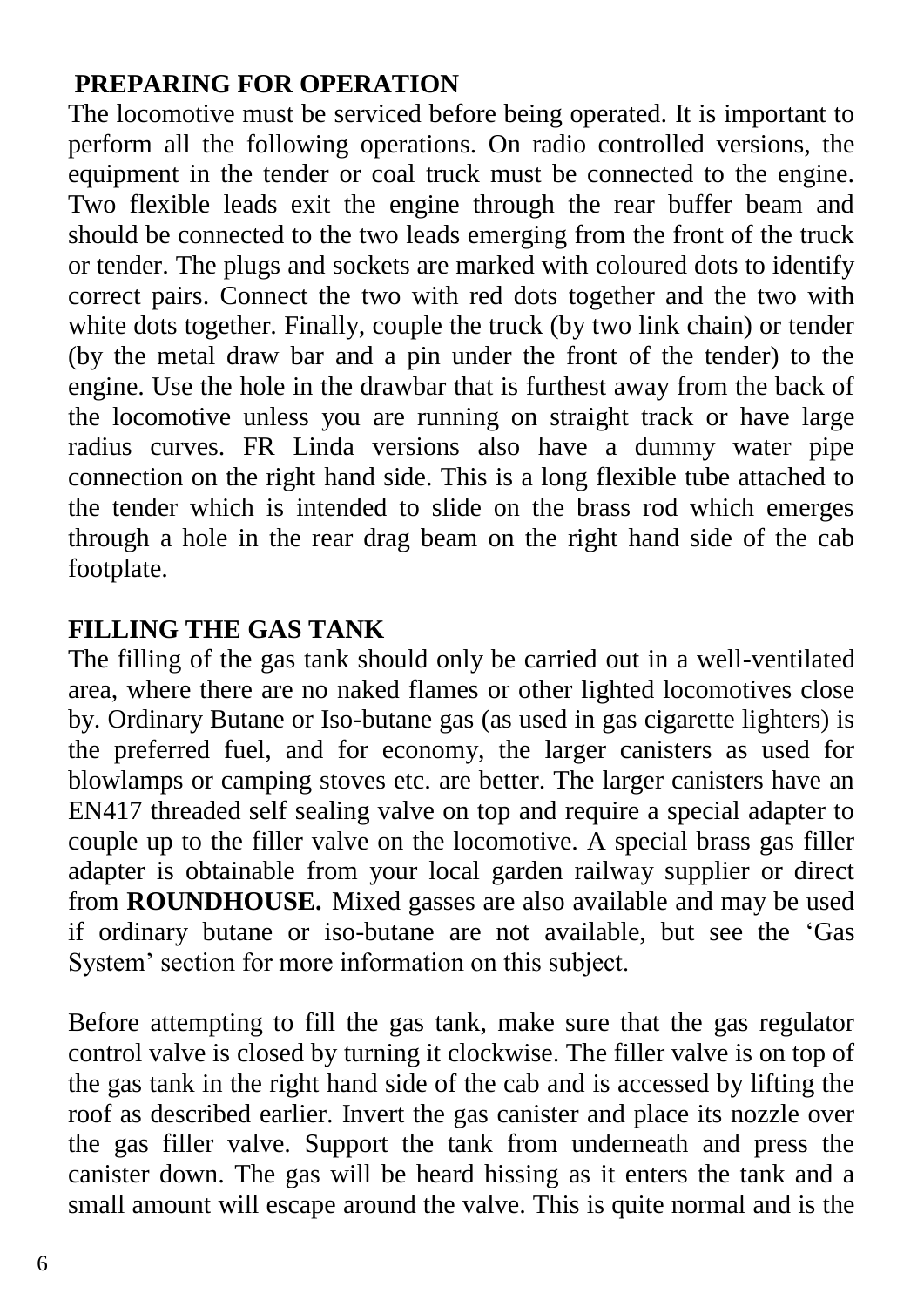tank venting as the liquid enters. After about 30 to 40 seconds, liquid gas will emerge from the valve showing that the tank is full. Remove the canister immediately.

#### **FILLING THE BOILER**

A syringe and plastic pipe are supplied for filling of the boiler.

The boiler is filled with water through the filler plug, housed under the polished brass dome on top of the saddle tank. Care is needed when removing the dome, especially when the engine is hot, as the dome itself will be hot. Take care not to drop the it onto the locomotive, as the weight of it may damage the model. Lift off the dome then remove the filler plug by unscrewing it. Fill the boiler right to the top with clean water. Distilled water is recommended if available. As an alternative to distilled water if this is unavailable, clean tap water can be used in soft water areas. Also, rain water or water from a dehumidifier can be used provided that it is adequately filtered Many people now use rain water passed through a wine or coffee filter to remove any particles or debris in the water. Do not use deionised water as this type of water may cause long term damage to the boiler and fittings. There has to be a space above the water to allow steam to be raised so, insert the end of the plastic pipe into the boiler and withdraw 30ml of water with the syringe. Replace the filler plug finger tight then place the dome over it.

Due to the design considerations of this locomotive, the boiler capacity is such that the water will need topping up midway through a run or as required.

#### **LUBRICATION**

Regular lubrication of all working parts is important and should be carried out before each operating session. There are two types of lubrication required: The external moving linkages and bearings are lubricated with a medium oil such as motor engine oil, and the internal steam mechanisms such as cylinders, pistons and valves are lubricated with a special steam oil that is mixed with the steam. Infrequent external lubrication will allow parts to run dry, and over oiling can form pools around operating parts that attract dirt and grit. If too thin an oil is used it will evaporate very quickly as the loco gets hot – leading to dry running. We recommend the use of a 20/50 or similar multi-grade motor oil for external lubrication. When carrying out general lubrication, do not forget the regulator spindles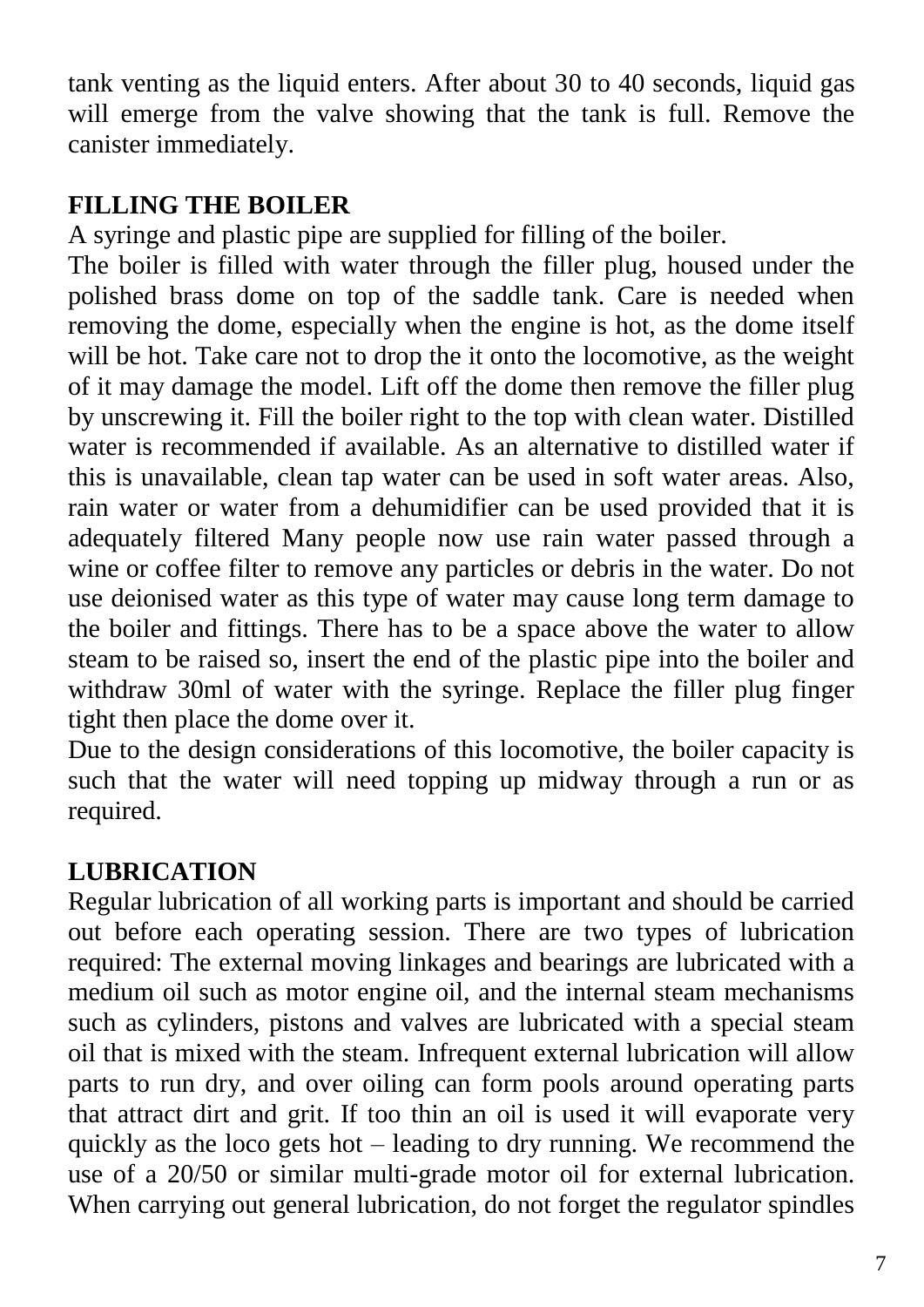(see the 'Trouble Shooting' section for further details of oiling the regulators).

Internal lubrication is achieved by steam oil that is mixed with the steam in the displacement lubricator, housed in the left-hand side of the cab. Remove the knurled cap from the top and slacken the drain screw two or three turns at the bottom but do not remove it. Any water in the lubricator will run out through the drain screw. Tighten the drain screw and refill with the steam oil supplied, then replace the cap. Take time filling the lubricator, especially when cold, as the oil takes time to run down and may trap an air bubble. Both cap and drain screw are fitted with '0' rings and need only be closed finger tight.

**NOTE:** Only special steam oil as supplied should be used in the lubricator and under no circumstances should ordinary oil be substituted, or damage may result.

#### **LIGHTING THE BURNER**

**WARNING:** Before lighting read the section on gas system troubleshooting section and be aware of potential problems. If the gas system is not operating correctly, **shut it off immediately** or damage may result. Move the locomotive to another location before lighting. Butane is heavier than air and small pockets of gas can collect around the locomotive during filling.

To light the burner, hold a lighted match or cigarette lighter over the top of the chimney and **slowly** open the gas regulator by turning it anticlockwise. The gas should ignite almost immediately with a pop as the flame travels down the chimney and into the boiler tube. The burner should be audible but not too loud.

**NOTE** as stated above, the gas regulator should be opened slowly until the burner ignites. If opened too quickly, particularly when the engine is cold or if the gas tank has just been filled, it is possible that the flame may not travel back into the boiler flue but stay in the smokebox. If this should happen, the burner will sound quite different to normal and the blue flame will be visible in the smokebox if viewed down the chimney from a safe height. Should this happen, turn off the gas immediately or damage may result and then re-light it. If the problem persists and it is not possible to ignite the burner correctly, then a dirty jet should be suspected and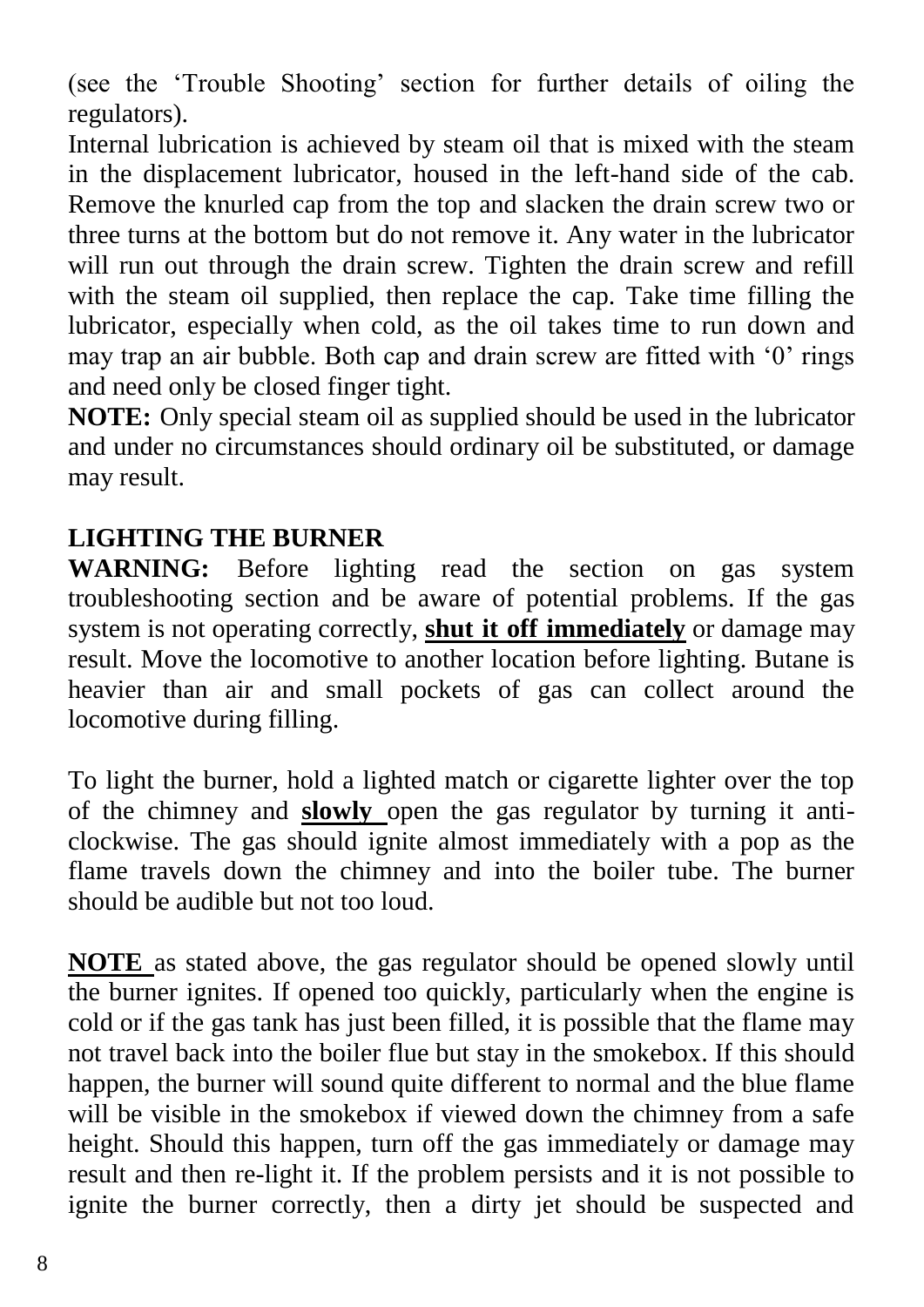cleaned as detailed in the 'Gas System' section.

For the first couple of minutes keep the burner on low. This is important, as until it warms up, the flame will be a little unstable and turning it up too much could cause it to go out. Also, with a completely full tank, liquid gas could be drawn off instead of vaporised gas, which can also extinguish the flame. After a couple of minutes, the gas control valve can be opened more to speed up steam raising. Open the gas regulator slowly to about one full turn. The full range of adjustment (closed to fully open) is achieved within the **first full rotation** of the gas regulator knob any more is unnecessary.

#### **RUNNING THE LOCOMOTIVE**

When full working pressure has been reached (between 35 and 40psi), the safety valve will start to blow off steam. Steam generation can be controlled by the gas valve in the right hand side of the cab. If the safety valve blows off frequently during running, then too much steam is being produced, which wastes water and gas. Turning down the burner will decrease the amount of steam created. Conversely, if steam pressure is not maintained during a run, then the burner should be turned up. After a few minutes of running it may be noticed that the gas pressure through the burner has increased. This is due to the gas tank becoming warmer and so increasing the gas pressure. Simply turn the gas down – this may need to be performed several times during a run. The art of balancing steam generation to the operational requirement by the adjustment of the gas control valve will quickly be learned.

The gas tank has a duration of about 25 minutes, though this will vary depending on the gas valve setting. The boiler should not be allowed to run dry, and a water gauge and boiler top up are fitted to allow you to monitor and maintain the water level (see the 'Water Top Up System' section). When the gas is fully used up, the steam pressure in the boiler will be seen to gradually drop until the loco comes to a halt. Should the water expire before the gas is fully used, the pressure will drop rapidly and the loco will stop. Check the pressure and water gauges – if pressure is at zero and no water is visible in the gauge, turn off the gas. No damage will result if the gas is turned off immediately and the loco left to cool naturally. Do not add cold water to a hot, empty boiler. Never re-fill the gas tank without first re-filling the boiler.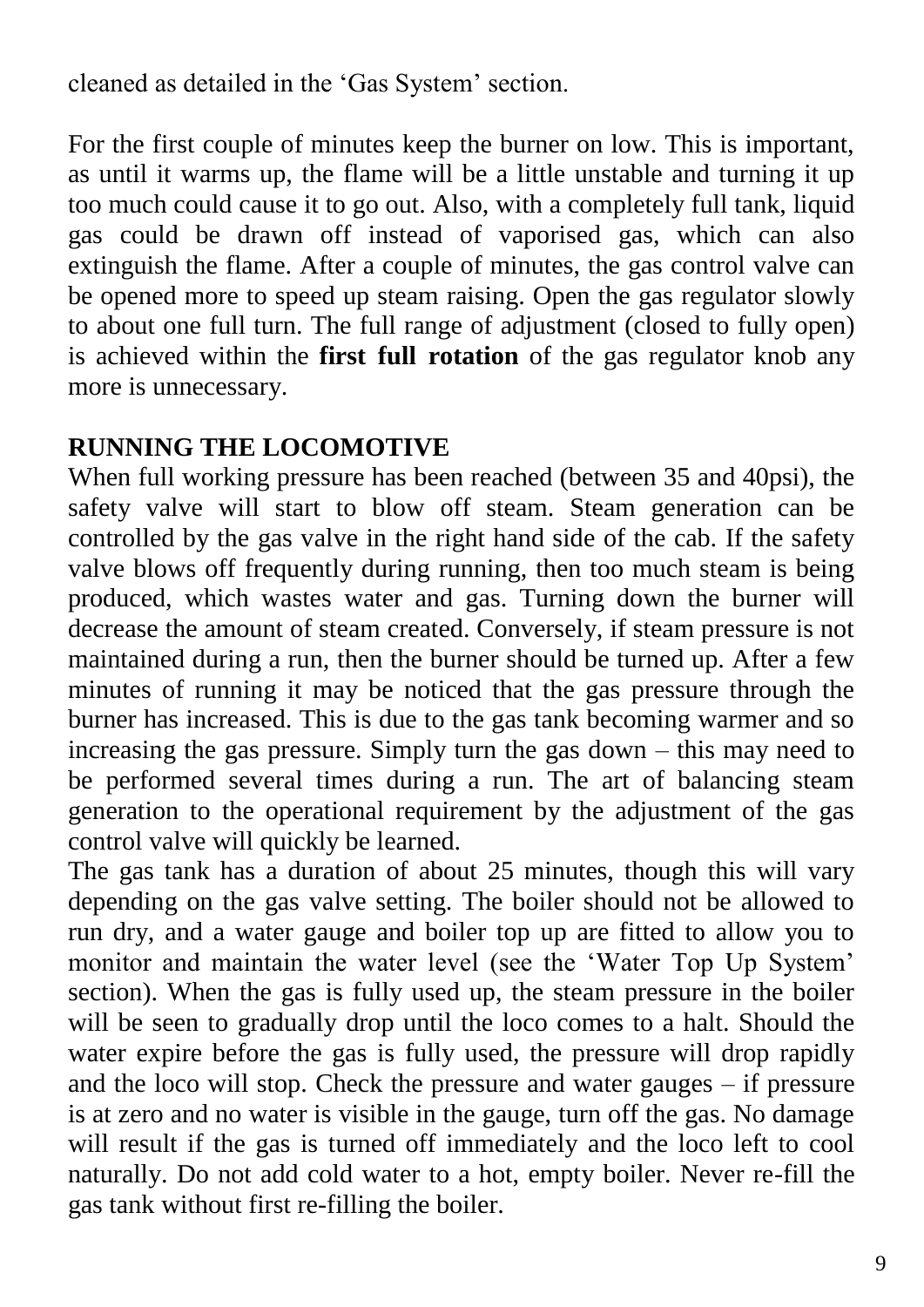#### **DRIVING THE LOCOMOTIVE MANUALLY**

On manually controlled locomotives, there are three main controls, all of which are housed in the cab.

1) The gas regulator, which should be used to control steam generation as described earlier.

2) The reversing lever. This is in the right-hand side of the cab and is moved fully forward for running in a forward direction and fully back to run in the reverse direction. The lever has a locating stop at either end of it's travel, which have been factory set for optimum forward or reverse running. In mid gear, the lever sits on a third stop in the centre, but to set the gear for running, it must be sprung outwards slightly as it is moved forward or backwards, so that one or other of the stops sits in the hole in the lever. It should be parked in the centre (mid gear) when the locomotive is stationary for any length of time. When in mid gear position, the engine will not move under steam power.

3) The steam regulator. This is the main steam control valve and regulates the speed at which the engine will run. The regulator handle is situated in the left hand cab doorway and is moved anti-clockwise to open and clockwise to close.

Using the reversing lever, select the desired direction of travel and open the regulator a little. Initially, there will be a certain amount of water in the pipes and cylinders, which will exhaust through the chimney and, after a few moments, the engine will move jerkily, until this clears. Once the parts have warmed up, the engine will move off steadily and it's speed can be controlled with the regulator. Subsequent starts will be quite smooth once the cylinders etc. have reached their normal operating temperature.

To reverse the locomotive, close the regulator to bring it to a halt, move the reversing lever over and open the regulator again.

The art of fine control will soon be learnt with a little practice.

#### **DRIVING BY RADIO CONTROL**

This model is fitted with 2.4 GHz R/C equipment. On a Radio Controlled model, speed and direction are controlled by the transmitter. First, turn on the transmitter and then turn on the receiver on the locomotive with the switch at the front of the tender or coal truck.. The left hand stick on the transmitter controls the steam regulator, down for stop up for go. Moving to the left or right has no function. The right hand stick operates the reverser, left for forward and right for reverse. This stick is sprung loaded to return to it's central position. Moving up or down has no function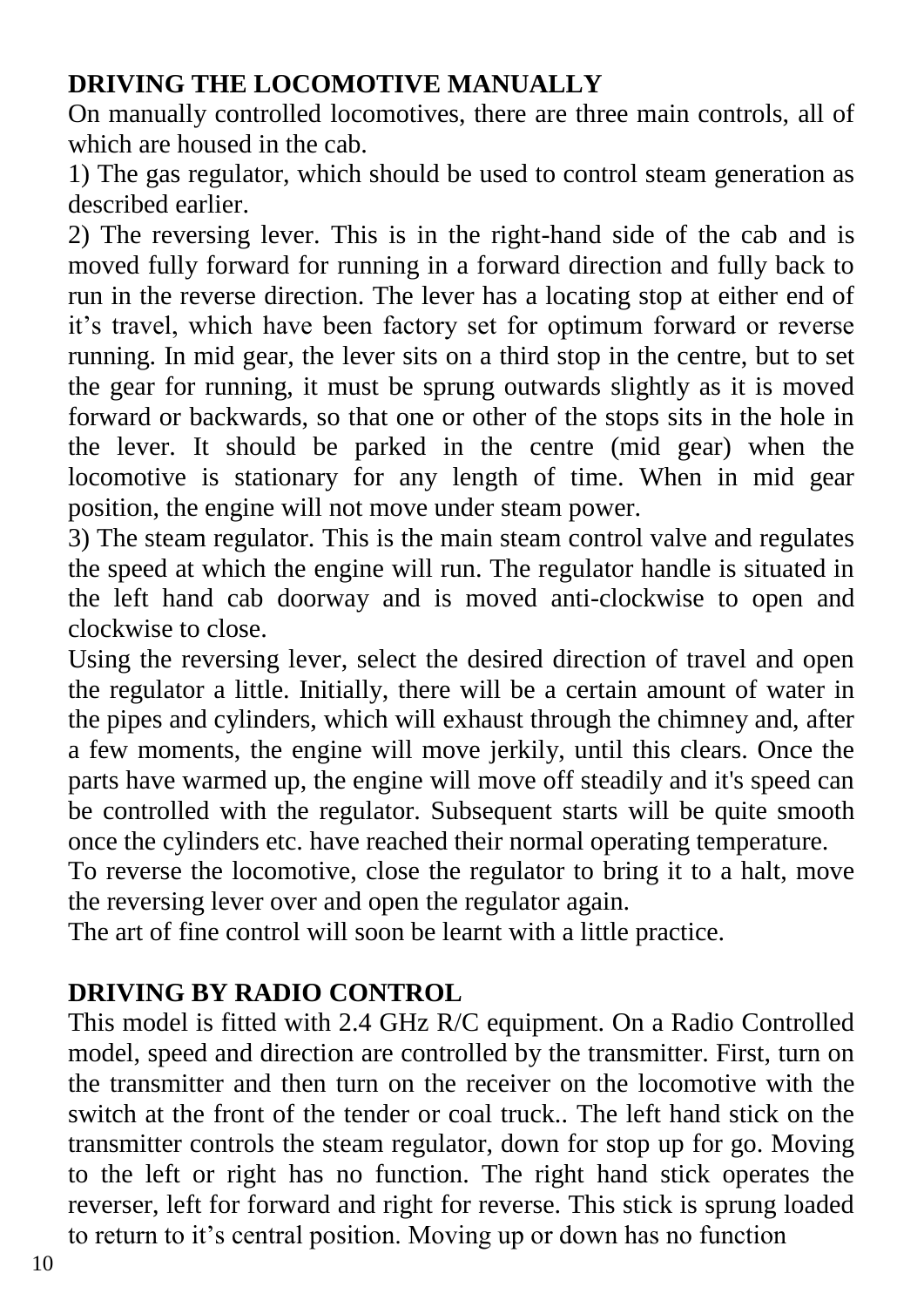

Using the transmitter, select the desired direction of travel and then slowly open the regulator. The locomotive will now move off as described in the manual control section.

For more information on using the radio control equipment, see the manufacturers instruction booklet supplied with the Radio Control Set.

The art of fine control will soon be learnt with a little practice

**NOTE:** Always hold the reversing lever fully over in the required direction when the engine is moving. The model is fitted with a simple reversing valve gear and is not capable for 'notching up' (altering the valve cut off). Always bring the locomotive to a halt by closing the regulator before changing direction. If an emergency stop is required, simply release the reversing lever, which will spring back into mid gear and halt the train. Then close the regulator. Always ensure that the regulator is closed before switching off the transmitter.

Always switch off the receiver and transmitter when not in use to preserve battery life. It is good practice to switch on the transmitter before the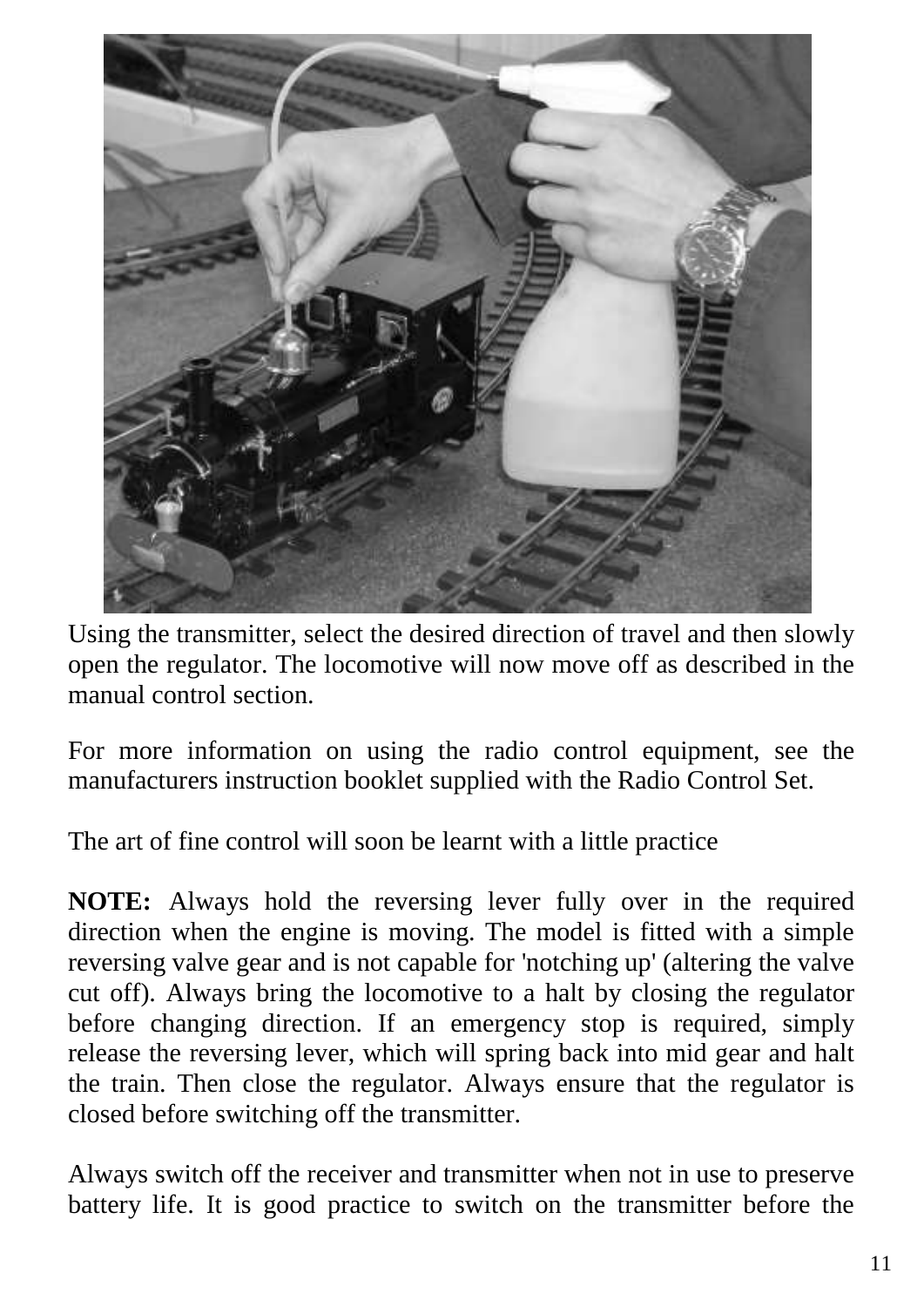receiver and switch off the receiver before the transmitter. In this way, the radio receiver is never on when the transmitter is switched off and so should always be under your control.

When the batteries are getting low, a poor signal between transmitter and receiver will result and control of the engine will become erratic. The transmitter batteries are housed in the back of the unit under a clip off panel.

The receiver batteries are housed inside the tender or coal truck under dummy coal load as described in the 'Access To The Controls' section earlier.

#### **WATER TOP UP SYSTEM**

A water top up system is fitted to this model. This enables the water level in the boiler to be monitored and topped up to keep the engine in steam for longer periods. The boiler will require topping up with water mid way through a run.

Once the locomotive is in operation as detailed in the previous sections, water can be added to the boiler at any time during the run as follows.

Fill the water pump bottle from your usual water supply.

Push the end of the plastic tube through the hole in the top of the brass steam dome and into the water filling valve on top of the boiler and hold it in. Take care not to touch the hot boiler fittings. Pump the handle and this will inject water into the boiler. You will sometimes see water and air bubbles passing through the sight glass as you pump so allow the level to settle after a few pumps. Carefully pull the plastic pipe out of the water filling valve whilst still steadying the engine. Sometimes, small particles of dirt will find their way in with the water and may cause the water filling valve to leak back a little when the pipe is removed. If this should happen, re-connect the pipe and give a further pump or two of water to clear it.

As the filler valve sits vertically on top of the boiler, a small amount of water will remain in the socket once the plastic pipe has been removed and will boil off as the fittings return to normal operating temperature. This is quite normal.

Once you start running your loco you will see the water level in the gauge slowly dropping. Note that air bubbles may sometimes form in the gauge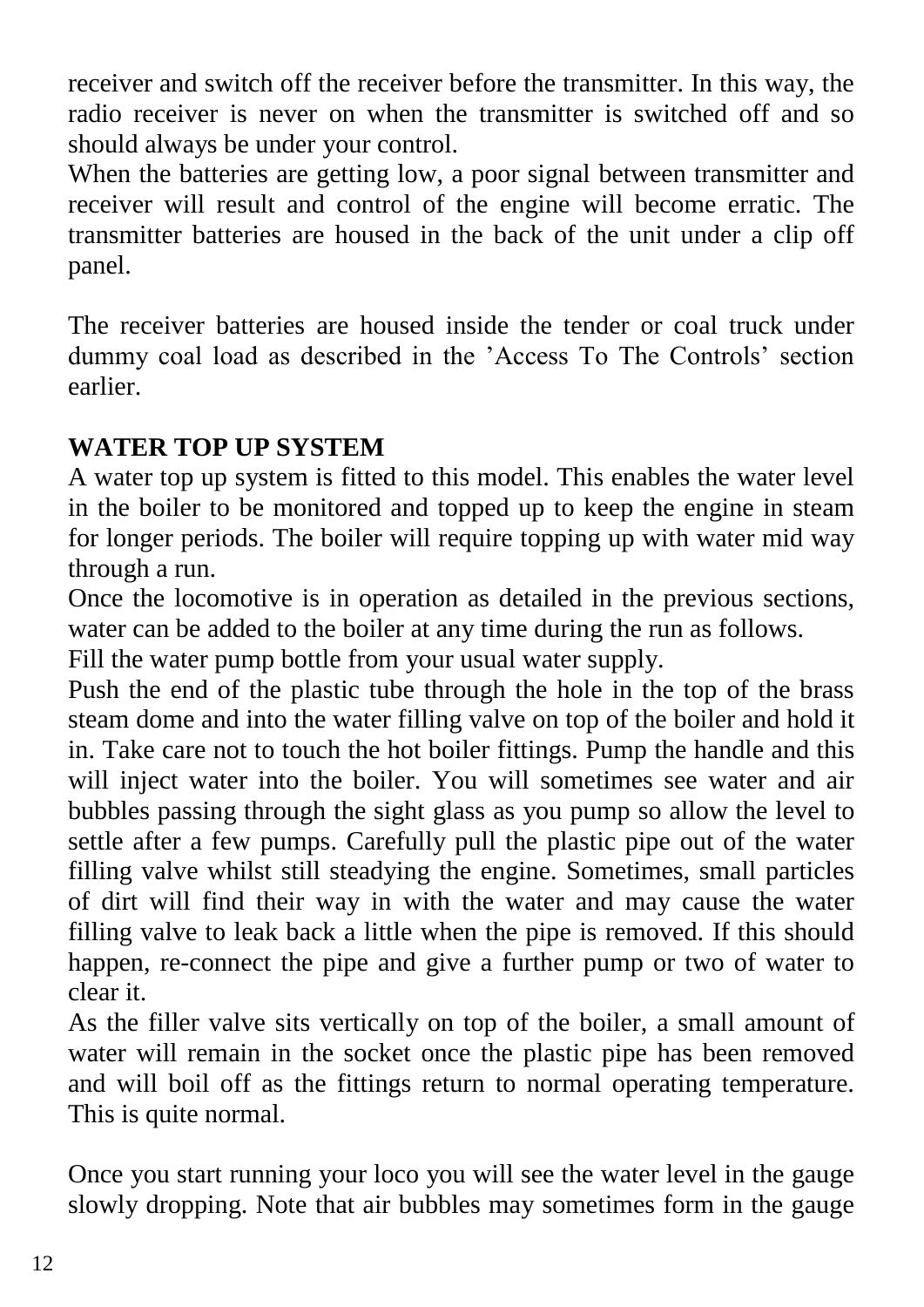giving a false reading but these can be pushed out by connecting the pipe from the water pump to the water filling connector – and injecting some water.

It is better to pump small amounts of water into the boiler at frequent intervals. Aim to keep the water level between  $\frac{1}{2}$  and  $\frac{3}{4}$  up the gauge and re-fill the gas tank as detailed in the locomotive operating instructions whenever it is empty. In this way, you can keep the loco in steam and at working pressure as long as you like. Don't forget to re-fill the displacement lubricator about every 30 minutes.

#### **TROUBLESHOOTING & MAINTENANCE**

On a working model of this nature, it is important to keep all working parts well lubricated. With constant heating up, cooling down and the stresses of hard work, screws etc. can work loose so, it is good practice to check all fixings and cylinder screws regularly but remember, never over tighten.

#### **STORAGE BETWEEN OPERATING SESSIONS**

At the end of an operating session, it is good practice to clean the locomotive carefully with a clean soft cloth, and to oil all bright metal parts.

- Do not leave fuel or water in the tank or boiler for long periods.  $\ast$
- Do not store in places where the temperature may drop below sk. freezing as water may still be present in the pipework.
- Ensure all controls are closed and the valve gear in mid gear.  $\ast$
- Ensure that radio control equipment is switched off and, if the \* engine is not to be used for some time, remove all batteries.

Periodically it may be necessary to wash off all traces of dirt and old oil from the moving parts with paraffin (not thinners). This will remove any accumulations of dirt or grit. After washing with paraffin, leave to dry thoroughly overnight before re-oiling. It is most important that clean oil is applied and allowed to penetrate fully into all moving parts before the locomotive is run again. Manually moving the locomotive back and forth will assist in distributing the oil fully. Under normal operating conditions this procedure should not be required more than once or twice per year.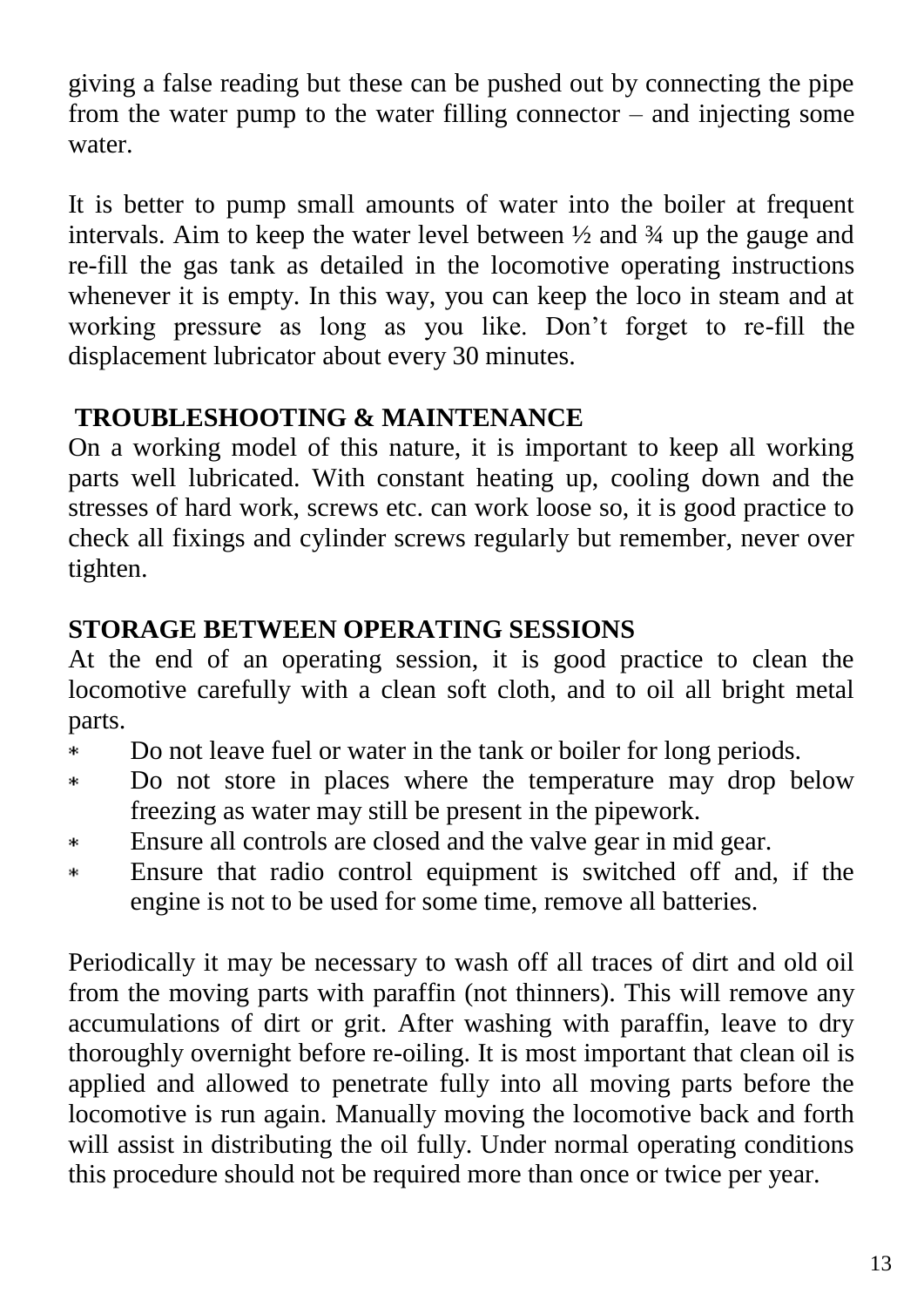#### **STEAM LEAKS**

The cylinders are fitted with '0' rings in the glands sealing the piston and valve rods. These can be adjusted with a spanner if steam leaks develop. They should only be tightened just enough to stop the leak, as over tightening will affect the running of the model.

#### **REGULATOR NOT SHUTTING (R/C models)**

The steam regulator seating and seal can, after a period of time become worn or compressed so that when the lever on the radio control is fully closed, the locomotive still moves. To overcome this, a trimmer is fitted to the transmitter. This is the small lever at the side of the main control lever and is set at the factory to the top of its slot. As wear takes place in the regulator, it can slowly be moved down the slot to compensate. When it reaches the bottom, it is time to reset it to the top and adjust the linkage between the servo and the regulator in the cab. If adjustment does not cure this problem, the internal '0' ring may be dirty or damaged and requires replacement. Contact the factory for further advice. Periodic oiling of the gland will help keep the regulator working freely. Place a spot of steam oil between the gland nut and the regulator arm and work the regulator a few times.

#### **DRIVING BY RADIO CONTROL**

This model is fitted with 2.4 GHz R/C equipment. On a Radio Controlled model, speed and direction are controlled by the transmitter. First, turn on the transmitter and then turn on the receiver in the locomotive using the switch on the front of the tender. Using the transmitter, select the desired direction of travel and then slowly open the regulator. The locomotive will now move off as described in the manual control section. For more information on using the Radio Control equipment, see the manufacturers instruction booklet supplied with the Radio Control set and also read the reverse of the Digital Data Sheet, supplied by Roundhouse. The art of fine control will soon be learnt with a little practice. To access the receiver, lift out the dummy coal load from the tender or coal truck.

#### **GAS SYSTEM**

Internally fired locomotives are fitted with our 'FG' type gas burner, which is set up and fully tested at the factory.

This system is designed for use with Butane or Iso-Butane gas. Mixed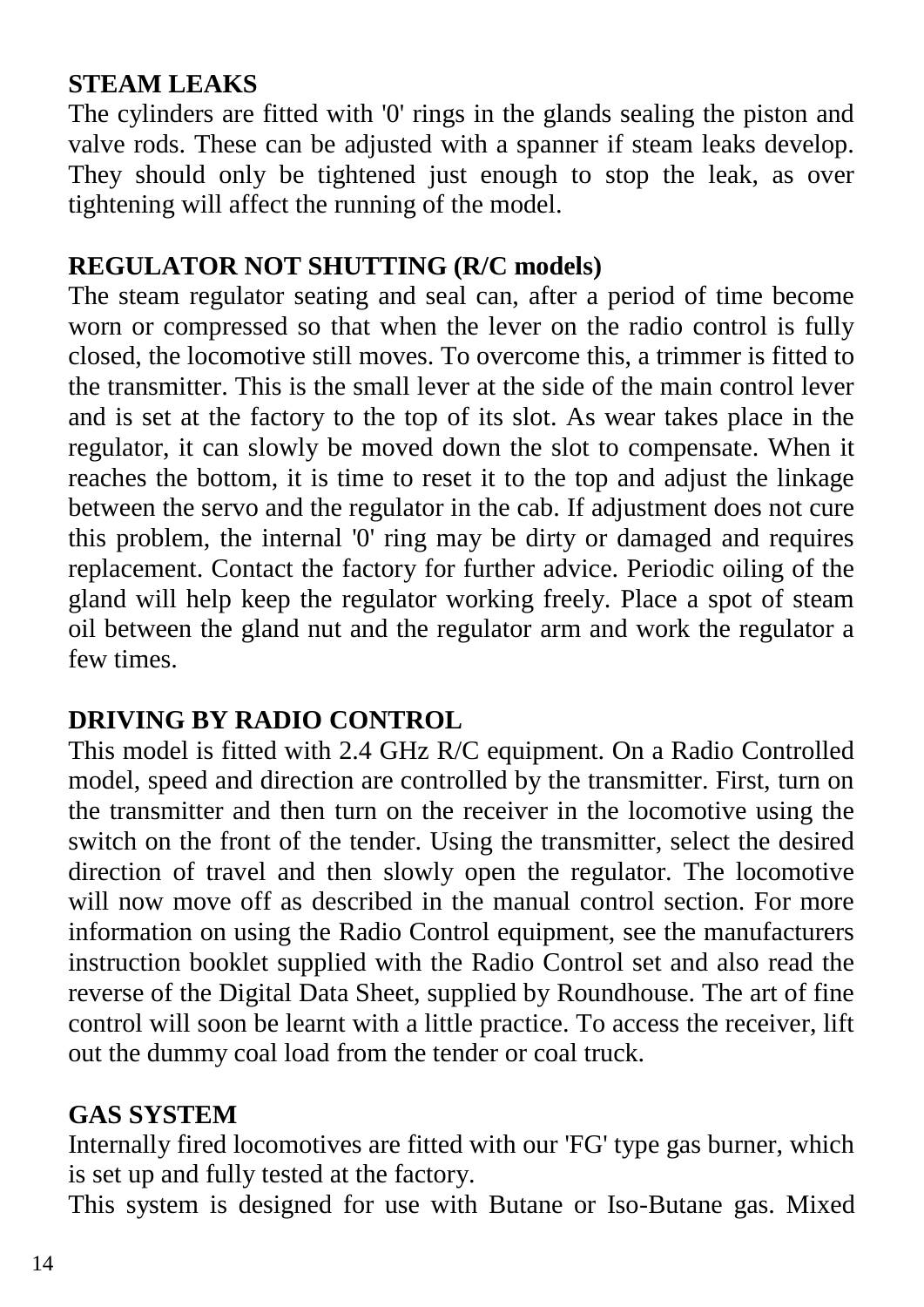gasses, i.e. Butane with a proportion of Propane mixed in, are available, and may be used if straight Butane is unavailable. These come in a variety of mixes ranging from 90/10 to 60/40 with one of the most common being 70/30. The figures refer to the proportions of the mix i.e. 70/30 contains 70% butane and 30% propane. If using mixed gasses, always choose the one with the largest proportion of butane. The addition of propane slightly alters the gasses properties. This can make the burner a little more difficult to light when cold or after filling the gas tank. Always open the regulator very slowly when lighting, and only just sufficient for ignition to take place. Opening too much too soon may extinguish the flame until the burner reaches normal operating temperature. The tiny jet in these units can become blocked by small particles of dirt making the burner difficult to light, burn weakly at normal operating temperatures\*, burn in the smokebox or fail completely. If any of these should happen, clean out the jet as follows. (\* On very cold days, a burner may start off burning weakly due to the temperature of the gas but should increase to its normal level as the engine warms up. This is quite normal) . On Penrhyn versions, it is necessary to remove the cab back. This is held on by two 8BA screws and nuts at the top and two M2 nuts under the rear edge of the footplate. Once all four have been removed, ease the top of the cab back gently outwards until it clears the roof supports, then lift upwards to remove the two threaded studs from the footplate.

Carefully, disconnect the gas pipe from the jet block using a 2BA spanner.

**Note** when connecting or disconnecting the gas pipe and jet block, do not use excessive force. Always hold the end of the gas burner near the air holes to support it otherwise it is possible to cause damage by bending the body. Slacken the screw retaining the jet block and slide it out to the rear. Remove the jet from the jet block using a 4BA spanner. Wash out the jet in fast evaporating thinner (Cellulose or similar).Blow through the jet from the front, which should clear most blockages. Although the hole through the jet is tiny, if you hold it up to the light you should be able to see quite clearly if it is blocked or not. If in doubt, fit a new jet. A spare gas jet is included with the toolkit. Do not use wire to clean the jet as this can damage the precision hole and may upset the delicate balance of the gas system. Reassemble in the reverse order, putting a small amount of PTFE tape round the thread of the jet. Ensure all connections are tight.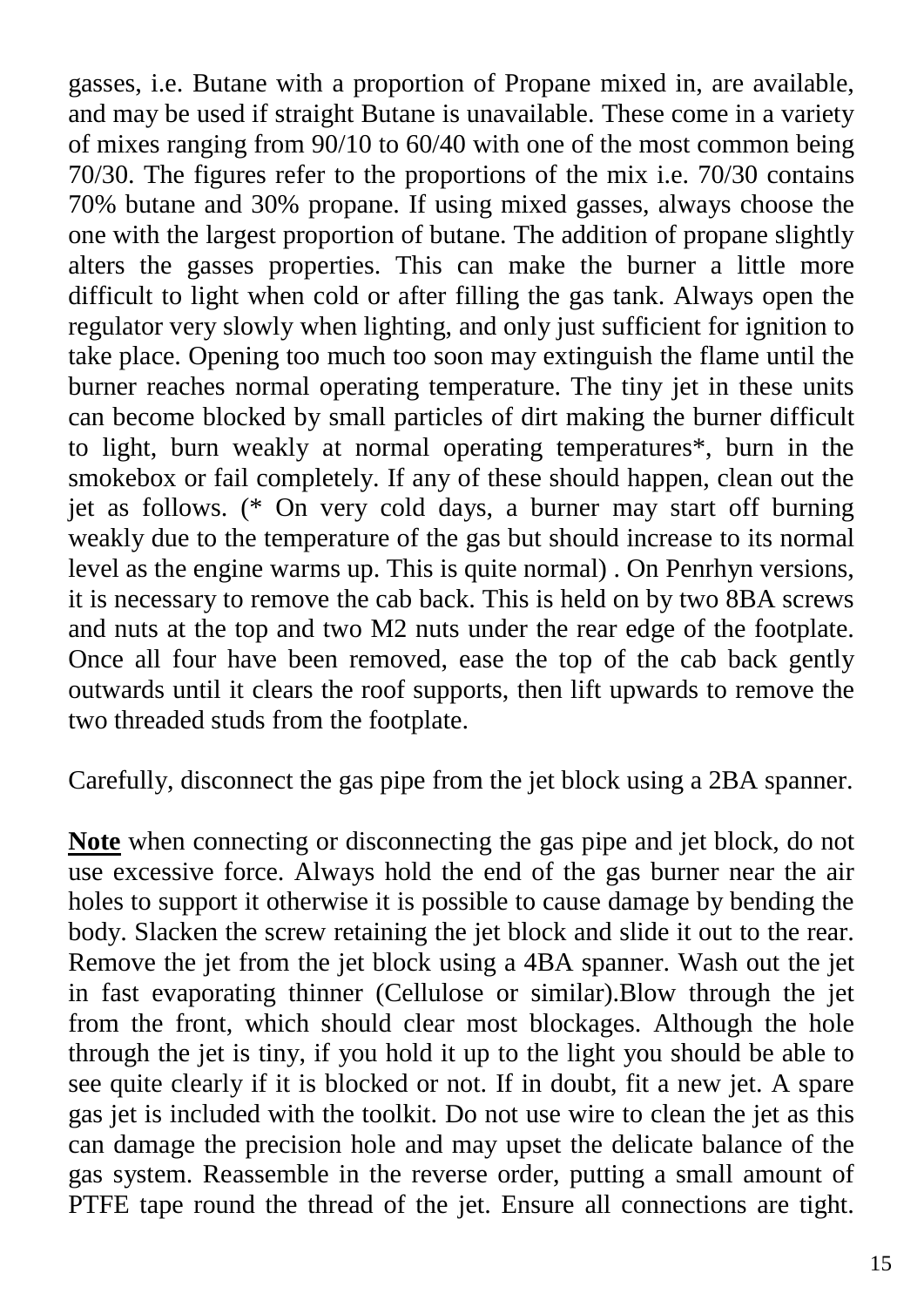When re-positioning the jet block in the burner, ensure that it is pushed in as far as it will go.

The gas regulator has a spindle 'O' ring housed inside the body which may need lubrication from time to time if the control becomes 'spongy' in operation, making precise gas control difficult. As stated in the lighting instructions in the 'Lighting The Burner' section, the full range of adjustment for normal burner operation is achieved within the first full rotation of the regulator knob, and it should only be unscrewed more than this for maintenance purposes and when the tank is empty, and their are no naked lights nearby.

To lubricate it, remove the knurled knob which is retained by a 4BA socket grub screw (.100" AF Allen key required) in the side.Beneath the knob is a back-lash spring and white PTFE washer which will slide off the spindle. Unscrew the hexagon retaining nut then screw the spindle out of the body. The 'O' ring can now be lubricated.

Replace the spindle followed by the retaining nut. Slide the white PTFE washer and backlash spring over the spindle and replace the knob. Note that the grub screw that holds the knob in place tightens into a groove near the end of the spindle.

#### **WATER TOP-UP SYSTEM**

Over a period of time the end of the plastic filling tube that pushes in the boiler top-up valve will become a loose fit due to the heat of the fitting. To cure this, simply cut approximately 6mm from the end of the tube when necessary.

If the top up-valve leaks constantly, it will require either cleaning or the internal silicon rubber tube replacing. Firstly, remove the boiler filler plug as described earlier, then unscrew the filler valve from the top. The rubber tube will be seen on the lower part of the valve and can be carefully slipped off. If it is undamaged, clean the valve body and inside face of the tube and re-fit the valve.

If the rubber tube is damaged, a replacement can be obtained from Roundhouse.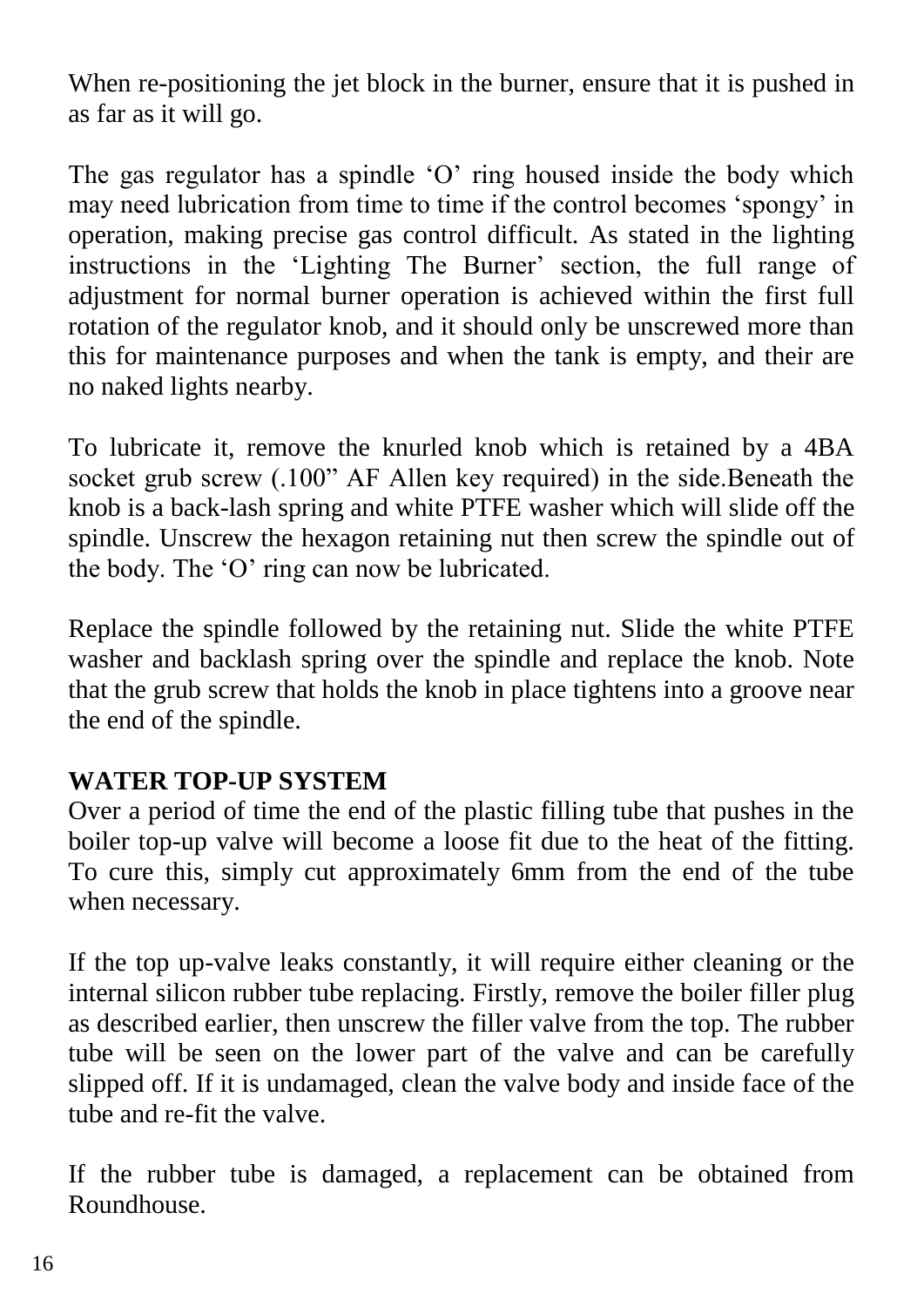

**ROUNDHOUSE ENGINEERING CO. LTD.** Units 6-9 Churchill Business Park. Churchill Road. Wheatley. Doncaster. DN1 2TF. England Telephone 01302 328035 Fax 01302 761312 **www.roundhouse-eng.com**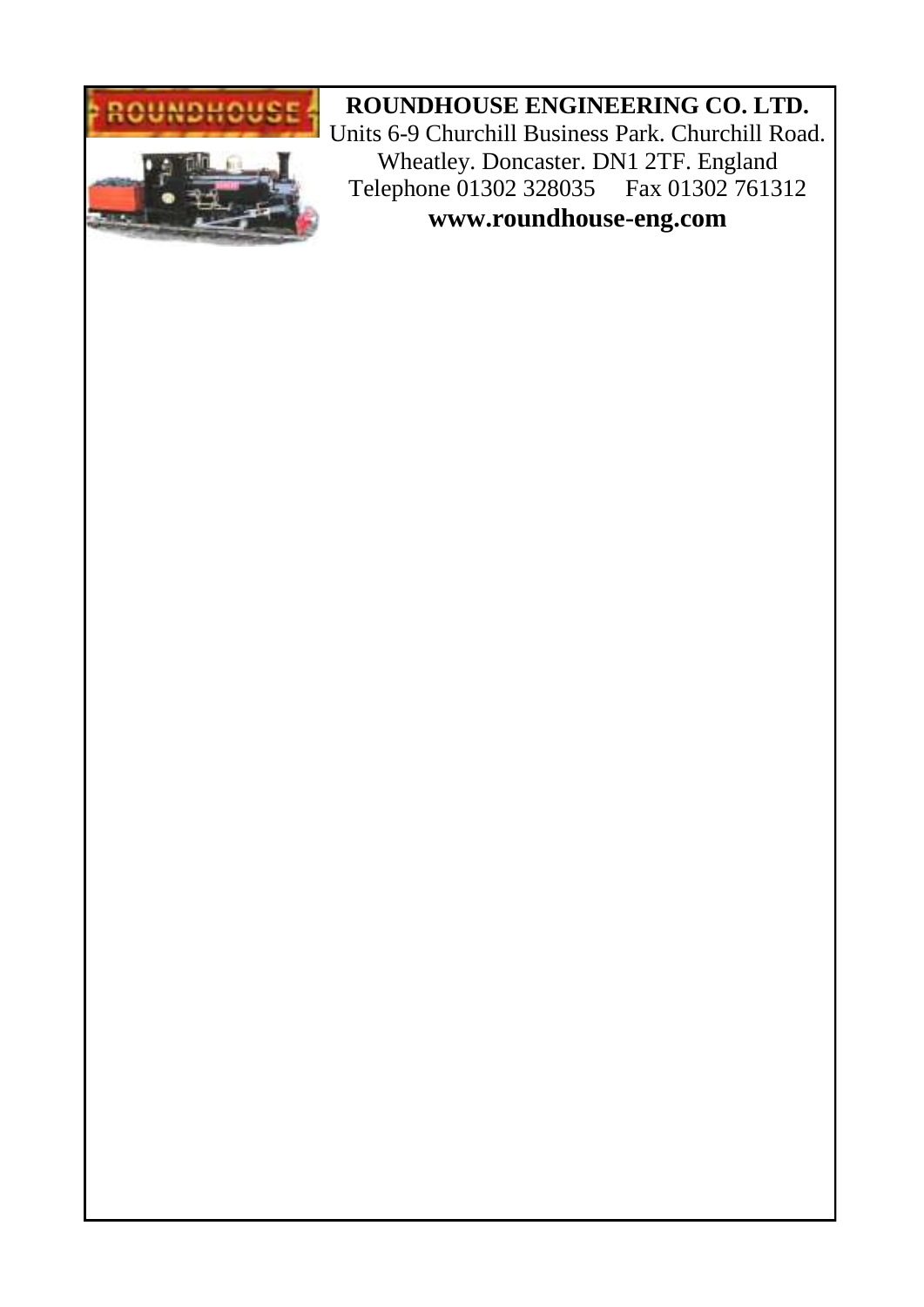Please refer to the 'owners handbook' for your particular model of locomotive, for details on correct use of these pressure vessels.

#### **Pressure vessel care and maintenance**

#### **Gas tank**

The gas tank is used for the storage of LPG (liquefied petroleum gas) in the form of butane, iso-butane or as set out in the 'owners handbook'.

The tank is fitted with a self-venting filler valve which contains no serviceable parts. Should the filler valve become defective in any way, it must be replaced with a new item.

It is recommended that the gas tank should undergo the following checks, carried out by a 'competent person', club, society or pressure vessel manufacturer, every year:-

1/ thorough visual inspection.

And every five to ten years:-

1/ hydrostatic pressure test to not less than 1.5 and not more that 2 times the maximum working pressure.

### **Boiler**

The boiler is fitted with a safety valve to prevent the steam pressure rising above the maximum allowable working pressure. This is pre-set to open at between 2.38 bar (35 psi) and 2.72 bar (40 psi) and must not be adjusted to increase this value.

If the safety valve becomes defective in any way, it should be replaced or returned to the factory for service and calibration.

It is recommended that the boiler should undergo the following checks, carried out by a 'competent person', club, society, or pressure vessel manufacturer, every one to two years:-

1/ thorough visual inspection.

2/ hydrostatic pressure test to not less than 1.5 and not more that 2 times the maximum working pressure.

3/ steam test to check the correct functioning of all steam controls, gauge and safety valve.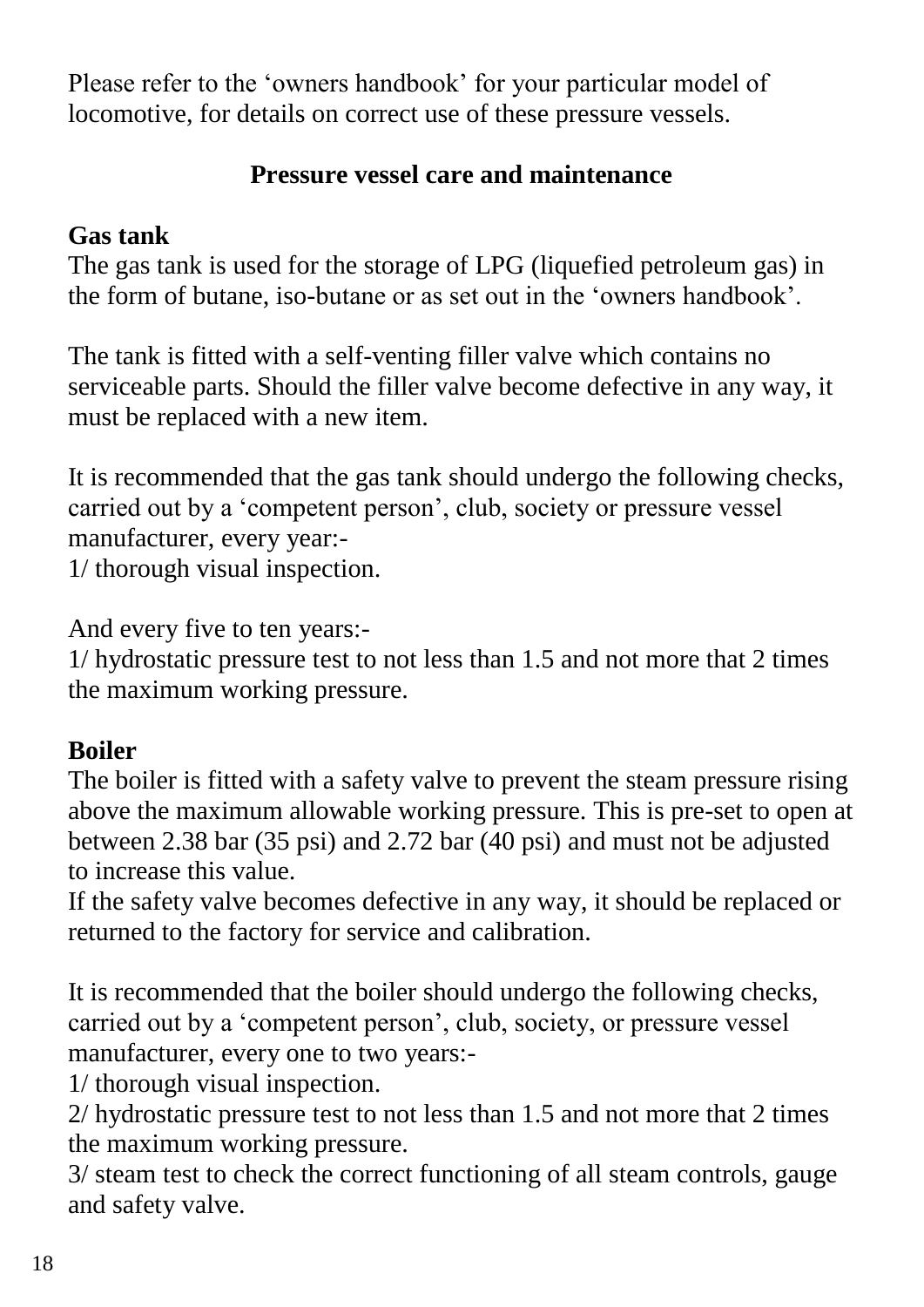

**Gas Burner**

- 1). Superheater Pipe .
- 2). Lubricator Pipe.
- 3). Gas Jet Block retaining screw.
- 4). Gas Jet .
- 5). Gas Jet Block.
- 6). Gas Pipe .
- 7). Gas Burner fixing screw.
- 8). Air Inlet Holes.